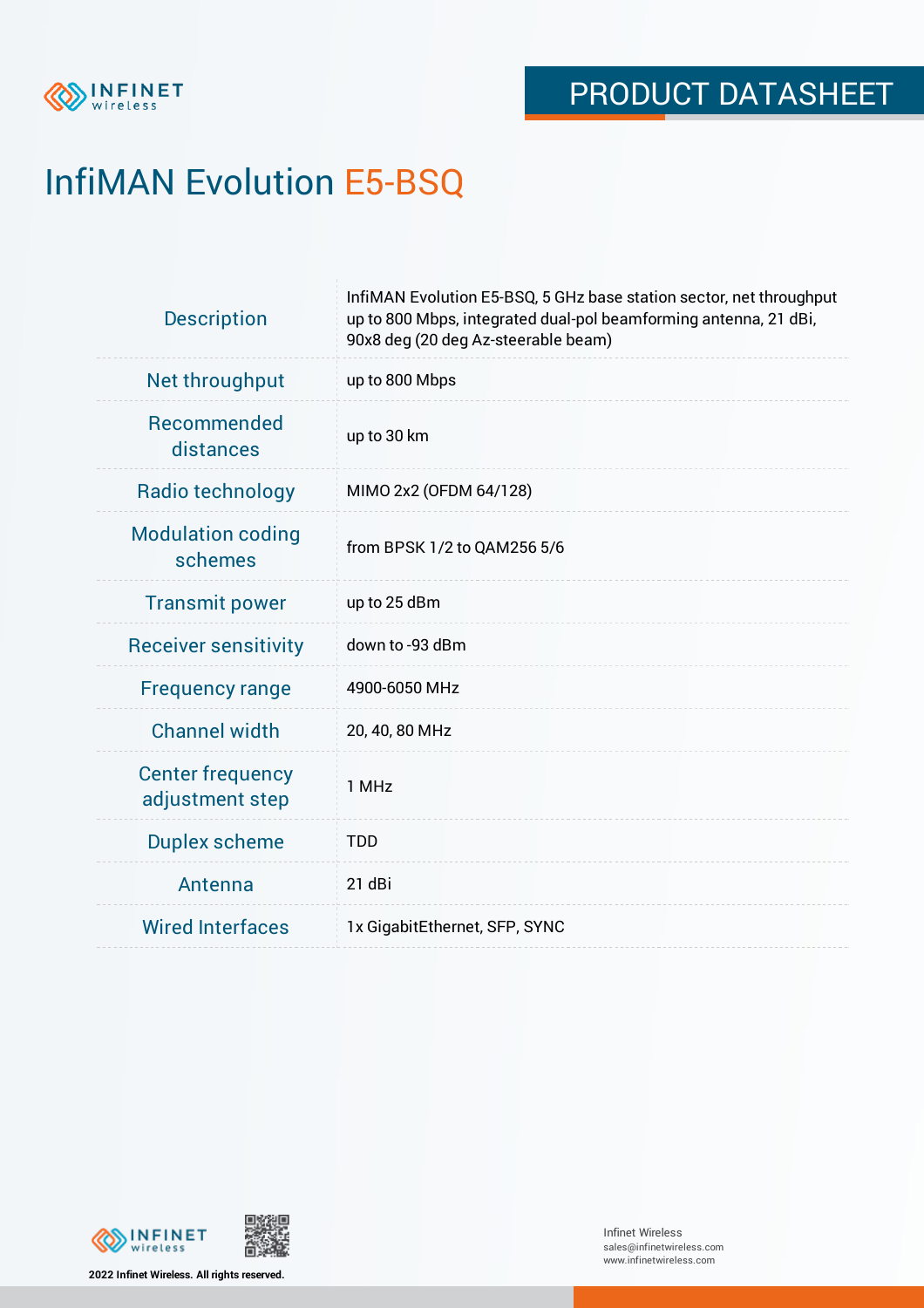

# InfiMAN Evolution E5-BSQ

| <b>Consumption</b>         | up to $35W$                                                                                                                                                                                                                                                                                                                                                        |
|----------------------------|--------------------------------------------------------------------------------------------------------------------------------------------------------------------------------------------------------------------------------------------------------------------------------------------------------------------------------------------------------------------|
| <b>Power options</b>       | 90-240 VAC $\sim$ @ 50/60 Hz, ±4356 VDC                                                                                                                                                                                                                                                                                                                            |
| <b>Outdoor Unit (ODU)</b>  | 371 x 371 x 90 mm, 4.4 kg                                                                                                                                                                                                                                                                                                                                          |
|                            |                                                                                                                                                                                                                                                                                                                                                                    |
| <b>Part Number Example</b> | E5-BSQ/06900                                                                                                                                                                                                                                                                                                                                                       |
| <b>Packing List</b>        | - Outdoor unit E5-BSQ - 1 pcs.<br>- Power Supply IDU-BS-G(60W) - 1 pcs.<br>- Power Cord - 1 pcs.<br>- Cable Gland for RJ-45 - 2 pcs.<br>- Cable Gland for optical cable - 1 pcs.<br>- Standard RJ-45 connector - 1 pcs.<br>- Shielded RJ-45 connector - 1 pcs.<br>- RJ-45 Plug Cap - 1 pcs.<br>- MONT-KIT-85 Mounting kit - 1 pcs.<br>- Quick Start Guide - 1 pcs. |





**2022 Infinet Wireless. All rights reserved.**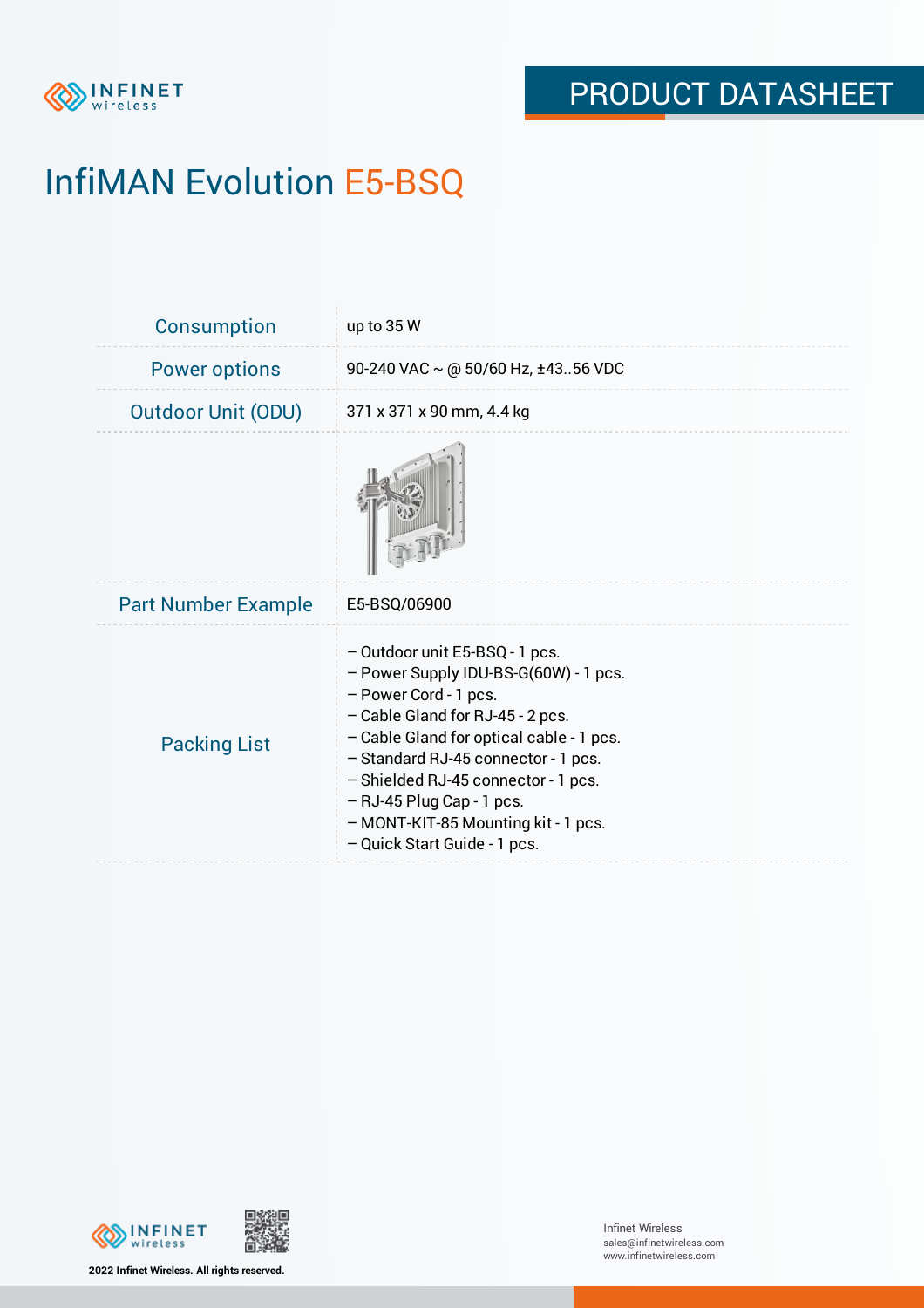

## PRODUCT DATASHEET

## InfiMAN Evolution E5-BSQ

### Features

#### **RADIO**

- **Dynamic Frequency Selection**
- ٠ **Automatic Bitrate Control**
- **Automatic Transmit Power Control** ь
- Þ **Automatic Distance Learning**
- Þ **Channel Time Adjustment**

### **NETWORKING**

- ь **Ethernet-over-IP and IP-over-IP tunneling**
- Þ **ARP protocol support**
- **MAC/IP filtering**
- **Full-fledged 2nd layer switch**
- **RIPv2 / OSPFv2 /static routing**
- **L2/L3 Firewall** Þ
- Þ **NAT (multipool, H.323-aware)**
- **DHCP client/server/relay**

### **MANAGEMENT FEATURES**

- **Various Management Protocols: HTTP, HTTPS, SSH, Telnet, SNMP v1/2c/3 (MIB-II and proprietary MIBs)**
- **Graphical User Interface**
- **LED Indication: power status, wireless and wired link status, signal level**
- **Antenna alignment tool**
- ٠ **Automatic software update**
- **Online monitoring with proprietary EMS InfiMONITOR.**

### **QUALITY-OF-SERVICE**

- **17 priority queues**
- **IEEE 802.1p support**
- **IP TOS / DiffServ support**
- ٠ **Full voice support**
- **Traffic limiting (absolute, relative, mixed)**
- **Traffic redirection**